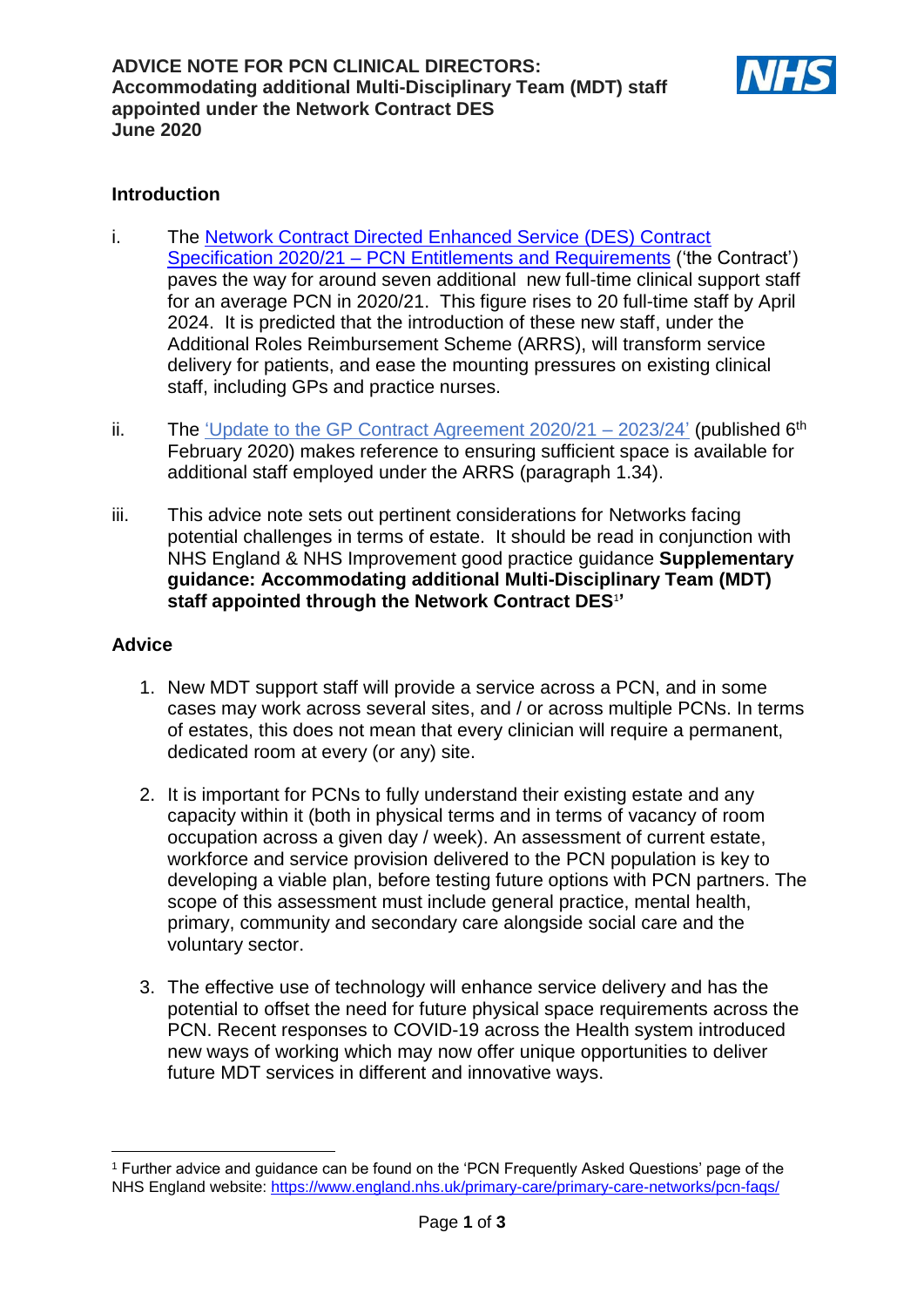## **ADVICE NOTE FOR PCN CLINICAL DIRECTORS: Accommodating additional Multi-Disciplinary Team (MDT) staff appointed under the Network Contract DES June 2020**



- 4. Not all new services will need to be delivered from existing GP estate. Consideration must be given as to the most appropriate setting for each service, linked to the service model and care pathway being offered. For example, clinical pharmacy staff could undertake telephone consultations from home or may be best located within local Pharmacies, with access to patient consultation rooms to undertake Medication Reviews. Use of Local Authority (Council) buildings or other NHS estate may be appropriate2; social prescribing activity could take place in the local library or delivered from Voluntary Sector service locations, for instance. Other Primary Care providers - such as dentists and optometrists - may also present opportunities for shared working and benefits. Mobile solutions should also be considered, particularly in rural PCNs where distances between patients and practices are significant.
- 5. Duplication and inefficiency should be minimised across a PCN. Where multiple practices have come together to form a PCN, it is likely that they will each have the same number of staff meeting rooms, conference and group rooms and other staff related ancillary accommodation functions. Consideration could be given in the medium- and long-term to consolidating and sharing conference or group room facilities to free up space and create additional clinical or admin space to host for MDT hubs, for example. These could be given over to operational clinical floorspace to accommodate new MDT staff, for example.
- 6. Steps to address the need for additional capacity may include:
	- a. Consideration of 'Digital First' solutions at every stage of service delivery with a view to reducing the volume of patient footfall where alternative service delivery is more appropriate;
	- b. Identifying space across a PCN footprint freed up as a result of the digitisation of Lloyd George Records national programme;
	- c. Promotion of flexible / home working for Clinical and MDT staff to reduce pressure on the estate;
	- d. Accessing the estate of all PCN partners, relieving the pressure on GP practice premises;
	- e. Creation of telephony or digital 'pods' in an under-utilised patient waiting room, or an existing oversized clinical consulting room or staff meeting room to support online consultations and free up clinical space;
	- f. Consolidation of estate where sharing arrangements could be developed;

**<sup>.</sup>** 2 In these instances, a licence agreement for use by MDT staff may be a required.